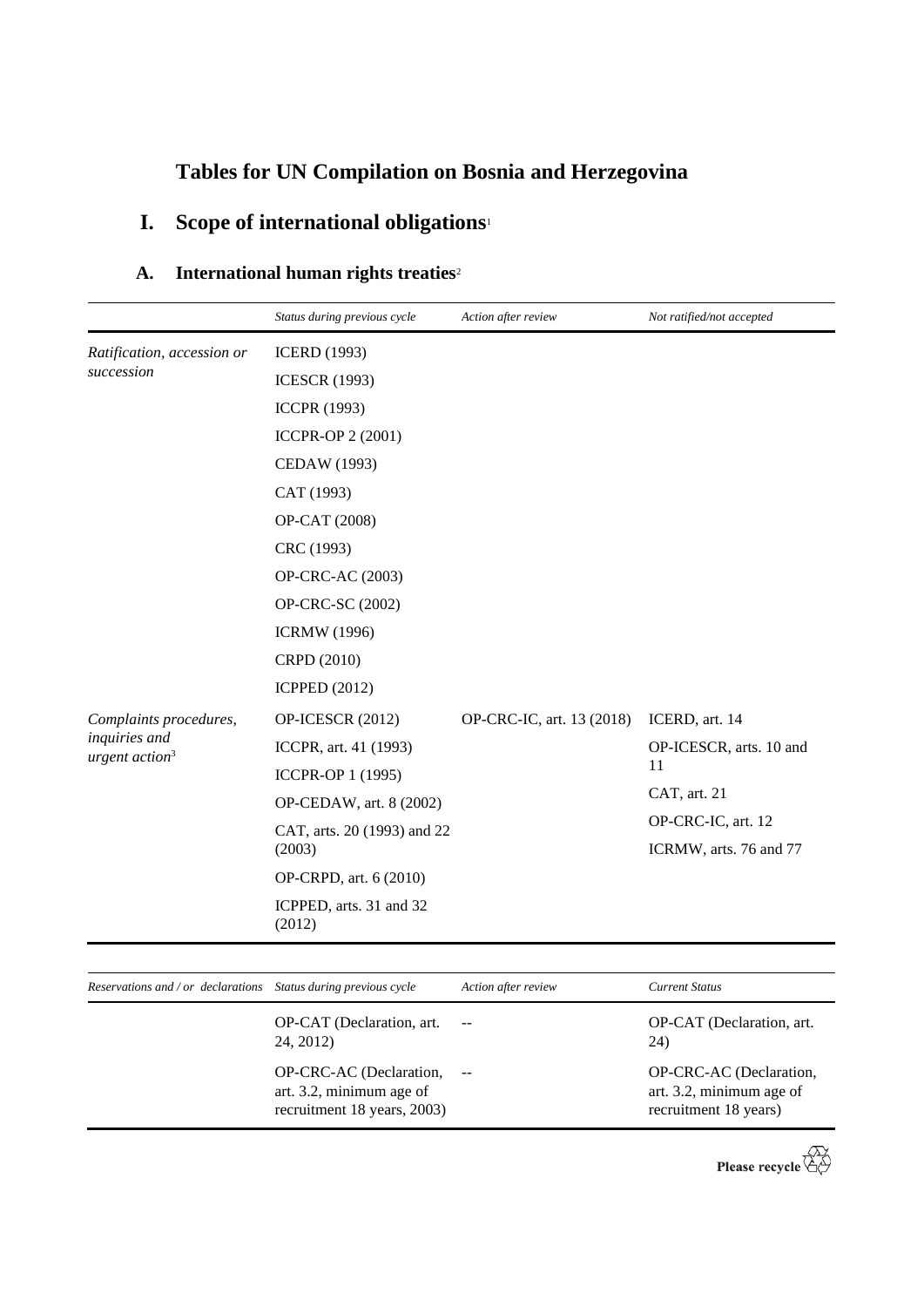|                                          | Status during previous cycle                                                | Action after review | Not ratified                                                        |
|------------------------------------------|-----------------------------------------------------------------------------|---------------------|---------------------------------------------------------------------|
| Ratification, accession or<br>succession | Convention on the<br>Prevention and Punishment<br>of the Crime of Genocide  |                     |                                                                     |
|                                          | Geneva Conventions of 12<br>August 1949 and Additional<br>Protocols thereto |                     | <b>Additional Protocol</b><br>III to the 1949 Geneva<br>Conventions |
|                                          | Rome Statute of the<br><b>International Criminal Court</b>                  |                     |                                                                     |
|                                          | Conventions on refugees<br>and stateless persons                            |                     |                                                                     |
|                                          | Palermo Protocol <sup>4</sup>                                               |                     |                                                                     |
|                                          | ILO fundamental<br>Conventions                                              |                     |                                                                     |
|                                          | <b>ILO Conventions Nos. 169</b><br>and 189                                  |                     |                                                                     |
|                                          | Convention against<br>Discrimination in Education                           |                     |                                                                     |

### **B. Other main relevant international instruments**

## **II. Cooperation with human rights mechanisms and bodies**

# A. Cooperation with treaty bodies<sup>5</sup>

| Treaty body         | Concluding observations<br>included in previous review | Latest report submitted<br>since previous review | Latest concluding<br>observations | Reporting status                                           |
|---------------------|--------------------------------------------------------|--------------------------------------------------|-----------------------------------|------------------------------------------------------------|
| <b>CERD</b>         | August 2010                                            | 2013/2017                                        | May $2015 /$ August<br>2018       | Fourteenth and<br>fifteenth reports due<br>in 2021.        |
| <b>CESCR</b>        | November 2013                                          | 2019                                             |                                   | Third report pending<br>consideration in 2020              |
| <b>HR</b> Committee | October 2012                                           | 2016                                             | March 2017                        | Fourth report due in<br>2022.                              |
| <b>CEDAW</b>        | <b>July 2013</b>                                       | 2018                                             |                                   | Sixth report pending<br>consideration in<br>November 2019. |
| <b>CAT</b>          | November 2010                                          | 2016                                             | November 2017                     | Seventh report due in<br>2021.                             |
| <b>CRC</b>          | October 2010 (on OP- 2017                              |                                                  |                                   | Fifth and sixth reports                                    |

#### **Reporting status**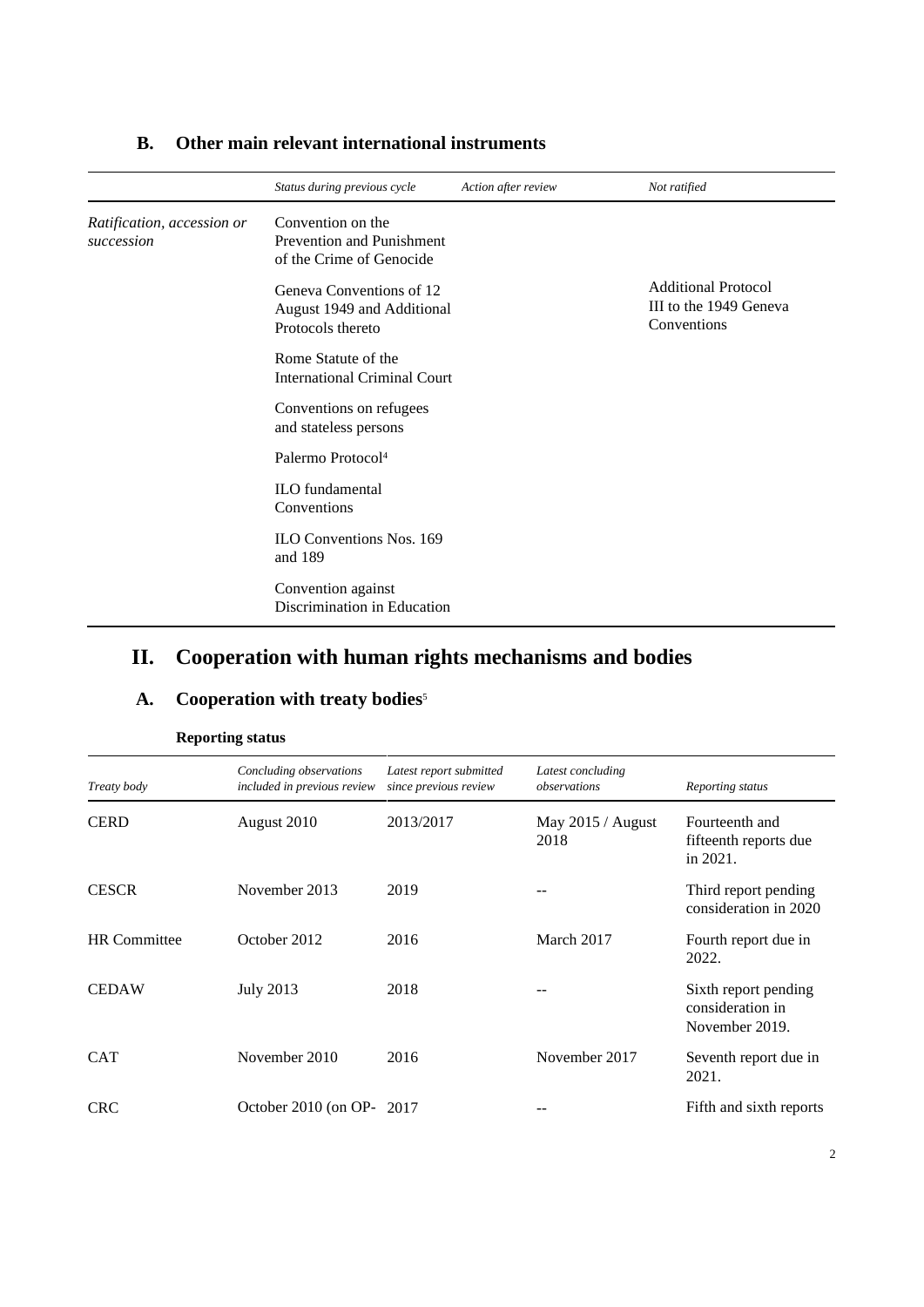|             | $CRC$ -AC and $OP$ -<br>CRC-SC) / October<br>2012 (on CRC) |      |                | pending consideration<br>in September 2019.                 |
|-------------|------------------------------------------------------------|------|----------------|-------------------------------------------------------------|
| <b>CMW</b>  | September 2012                                             | 2017 | September 2018 | Third report pending<br>consideration in<br>September 2019. |
| <b>CRPD</b> |                                                            | 2015 | April 2017     | Second and third<br>reports due in 2020.                    |
| <b>CED</b>  |                                                            | 2015 | October 2016   | Next report due in<br>2022.                                 |

### **Responses to specific follow-up requests from concluding observations**

| Treaty body         | Due in | Subject matter                                                                                                                                                           | Submitted                                                                                            |
|---------------------|--------|--------------------------------------------------------------------------------------------------------------------------------------------------------------------------|------------------------------------------------------------------------------------------------------|
| <b>CERD</b>         | 2016   | Ombudsmen; awareness of<br>the prohibition of racial<br>discrimination; and hate<br>speech and hate crimes. <sup>6</sup>                                                 | $\overline{a}$                                                                                       |
|                     | 2019   | Statistics; Ombudsman; and<br>racist hate speech and hate<br>crimes. <sup>7</sup>                                                                                        |                                                                                                      |
| <b>HR</b> Committee | 2013   | Electoral system;<br>prosecution of war crimes<br>cases; and compensation of<br>families of missing<br>persons. <sup>8</sup>                                             | 2013. <sup>10</sup> Further information<br>requested. <sup>11</sup> Reminders<br>sent. <sup>12</sup> |
|                     | 2018   | Crimes against humanity<br>and other international<br>crimes; enforced<br>disappearance and missing<br>persons; and refugees and<br>displaced persons. <sup>9</sup>      | 2018 <sup>13</sup>                                                                                   |
| <b>CEDAW</b>        | 2015   | Women victims of war<br>crimes; and employment of<br>women. <sup>14</sup>                                                                                                | 2015. <sup>15</sup> Further information<br>requested. <sup>16</sup>                                  |
| <b>CAT</b>          | 2018   | Ill-treatment by the police;<br>redress for victims of war<br>crimes, including sexual<br>violence; and Ombudsman<br>and national preventive<br>mechanism. <sup>17</sup> | 201918                                                                                               |
| <b>CRPD</b>         | 2018   | Equality and non-<br>discrimination; and freedom<br>from torture and cruel,                                                                                              | 201920                                                                                               |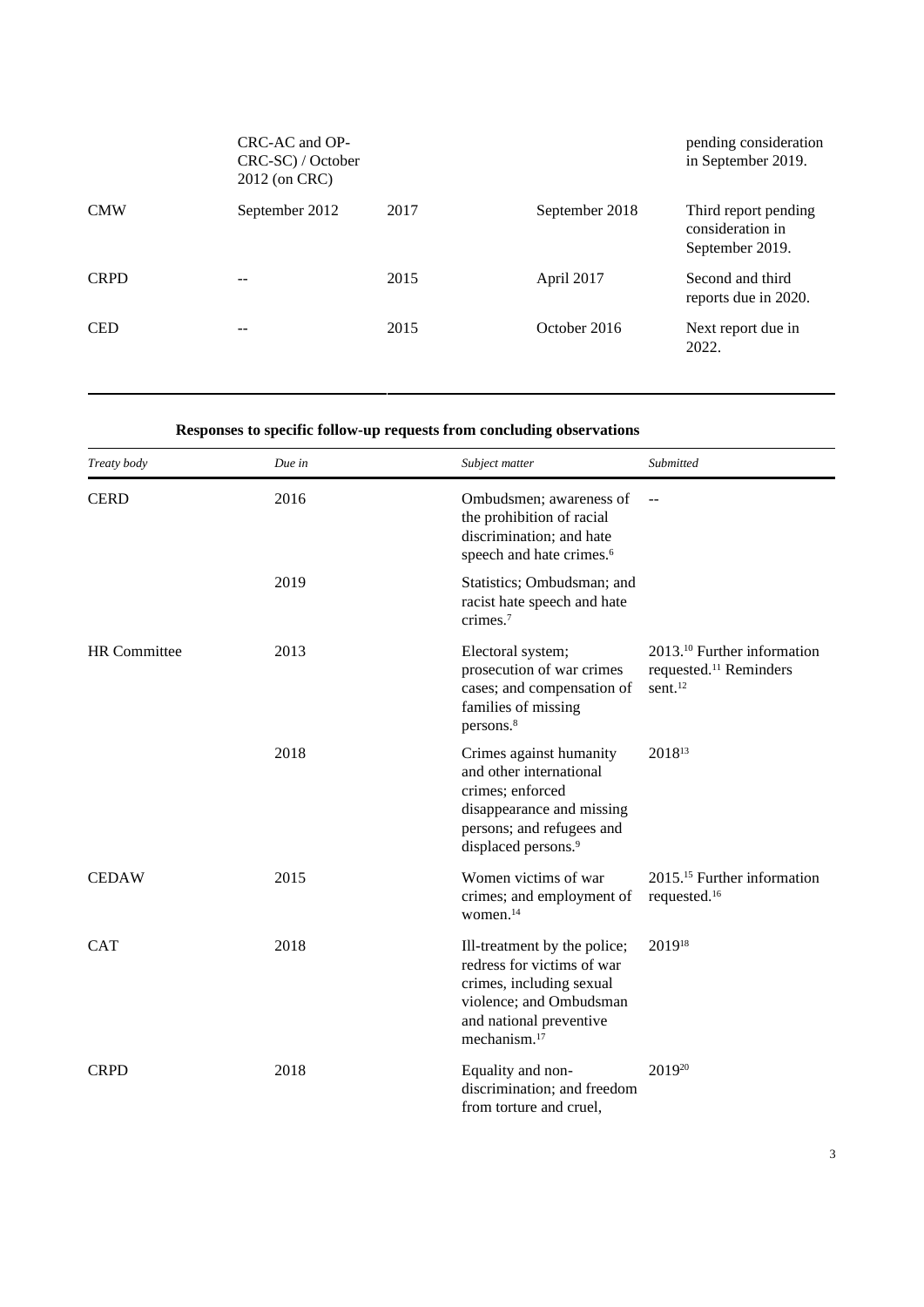| <b>HR</b> Committee | $6^{23}$        | Information requested <sup>24</sup>                                                                                                                                                                             |                    |
|---------------------|-----------------|-----------------------------------------------------------------------------------------------------------------------------------------------------------------------------------------------------------------|--------------------|
| Treaty body         | Number of views | <b>Status</b>                                                                                                                                                                                                   |                    |
| <b>Views</b>        |                 |                                                                                                                                                                                                                 |                    |
| <b>CED</b>          | 2017            | Investigation of enforced<br>disappearances committed<br>in the context of armed<br>conflicts in the former<br>Yugoslavia; missing<br>Persons Institute; and<br>national preventive<br>mechanism. <sup>21</sup> | 2018 <sup>22</sup> |
|                     |                 | inhuman or degrading<br>treatment or punishment. <sup>19</sup>                                                                                                                                                  |                    |

## **B. Cooperation with special procedures**<sup>25</sup>

|                                                         | Status during previous cycle                                                                                            | Current status                                     |
|---------------------------------------------------------|-------------------------------------------------------------------------------------------------------------------------|----------------------------------------------------|
| Standing invitations                                    | Yes                                                                                                                     | Yes                                                |
| Visits undertaken                                       | <b>WGEID</b>                                                                                                            | Housing (24 September 2018 to 3<br>October 2018)   |
|                                                         | Minority                                                                                                                |                                                    |
|                                                         | Violence against women                                                                                                  |                                                    |
|                                                         | Cultural rights                                                                                                         |                                                    |
| Visits agreed to in principle                           |                                                                                                                         | Migrants<br><b>Counter Terrorism</b><br>Minorities |
| Visits requested                                        |                                                                                                                         | <b>Right to Truth</b>                              |
| Responses to letters of<br>allegation and urgent appeal | During the period under review one<br>communication was sent to the<br>Government. No replied to this<br>communication. |                                                    |
|                                                         |                                                                                                                         |                                                    |

*Follow-up reports and missions*

## **C. Status of national human rights institutions**<sup>26</sup>

| National human rights institution      | Status during previous cycle | Status during present cycle <sup>21</sup> |
|----------------------------------------|------------------------------|-------------------------------------------|
| Institute of Human Rights<br>Ombudsmen |                              |                                           |
|                                        |                              |                                           |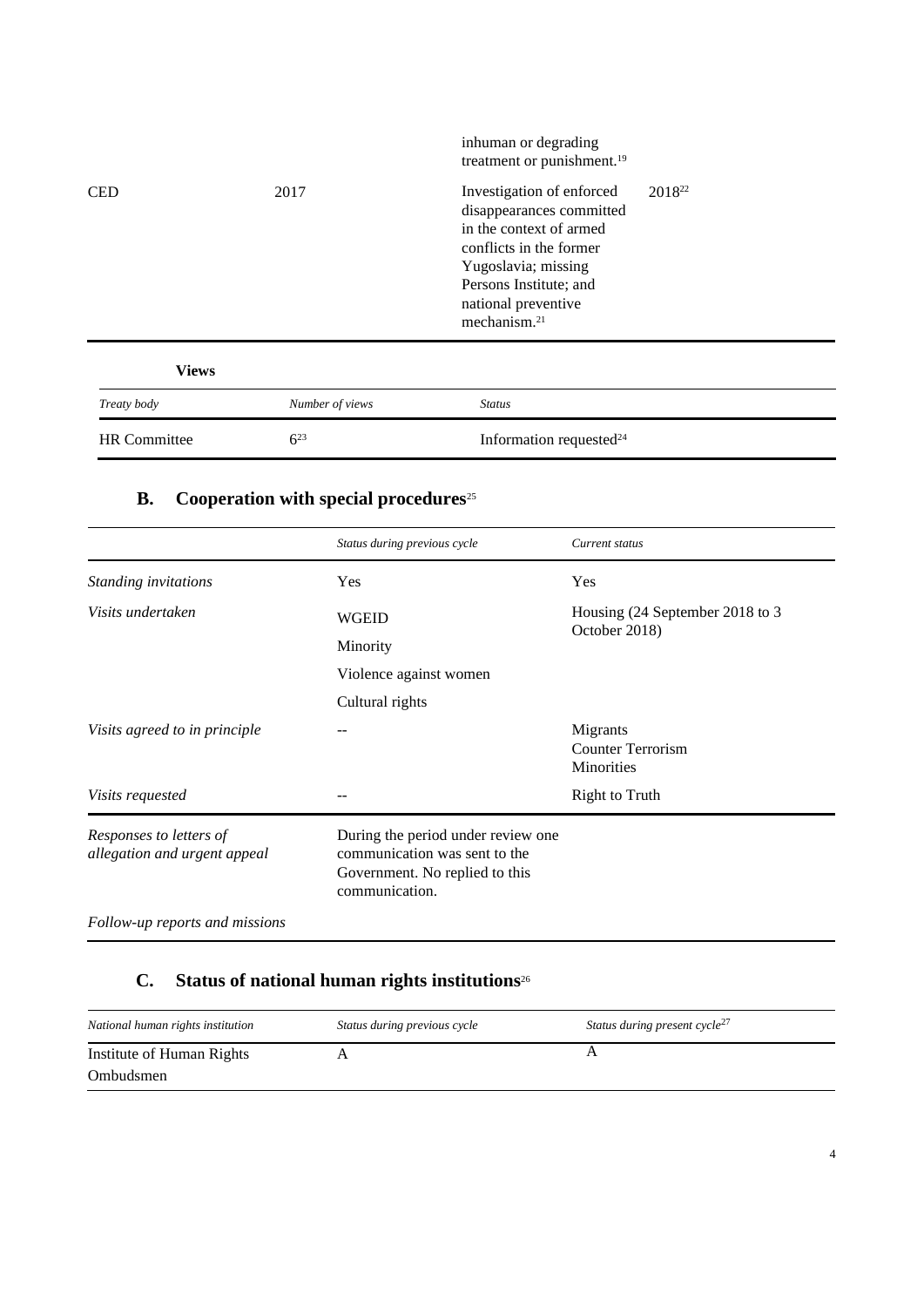#### *Notes*

- <sup>1</sup> Unless indicated otherwise, the status of ratification of instruments listed in the table may be found on the official website of the United Nations Treaty Collection database, Office of Legal Affairs of the United Nations Secretariat, http://treaties.un.org/. Please also refer to the United Nations compilation on Bosnia and Herzegovina from the previous cycle (A/HRC/WG.6/20/BIH/2).
- <sup>2</sup> The following abbreviations have been used in the universal periodic review document:

| <b>ICERD</b>      | International Convention on the Elimination of All Forms of     |
|-------------------|-----------------------------------------------------------------|
|                   | Racial Discrimination;                                          |
| <b>ICESCR</b>     | International Covenant on Economic, Social and Cultural         |
|                   | Rights;                                                         |
| <b>OP-ICESCR</b>  | Optional Protocol to ICESCR;                                    |
| <b>ICCPR</b>      | International Covenant on Civil and Political Rights;           |
| <b>ICCPR-OP1</b>  | Optional Protocol to ICCPR;                                     |
| <b>ICCPR-OP 2</b> | Second Optional Protocol to ICCPR, aiming at the abolition of   |
|                   | the death penalty;                                              |
| <b>CEDAW</b>      | Convention on the Elimination of All Forms of Discrimination    |
|                   | against Women;                                                  |
| <b>OP-CEDAW</b>   | Optional Protocol to CEDAW;                                     |
| <b>CAT</b>        | Convention against Torture and Other Cruel, Inhuman or          |
|                   | Degrading Treatment or Punishment;                              |
| OP-CAT            | Optional Protocol to CAT;                                       |
| <b>CRC</b>        | Convention on the Rights of the Child;                          |
| OP-CRC-AC         | Optional Protocol to CRC on the involvement of children in      |
|                   | armed conflict:                                                 |
| OP-CRC-SC         | Optional Protocol to CRC on the sale of children, child         |
|                   | prostitution and child pornography;                             |
| OP-CRC-IC         | Optional Protocol to CRC on a communications procedure;         |
| <b>ICRMW</b>      | International Convention on the Protection of the Rights of All |
|                   | Migrant Workers and Members of Their Families;                  |
| <b>CRPD</b>       | Convention on the Rights of Persons with Disabilities;          |
| <b>OP-CRPD</b>    | Optional Protocol to CRPD;                                      |
| <b>ICPPED</b>     | International Convention for the Protection of All Persons      |
|                   | from Enforced Disappearance.                                    |

- <sup>3</sup> Individual complaints: ICCPR-OP 1, art. 1; OP-CEDAW, art. 1; OP-CRPD, art. 1; OP-ICESCR, art. 1; OP-CRC-IC, art. 5; ICERD, art. 14; CAT, art. 22; ICRMW, art. 77; and ICPPED, art. 31. Inquiry procedure: OP-CEDAW, art. 8; CAT, art. 20; ICPPED, art. 33; OP-CRPD, art. 6; OP-ICESCR, art. 11; and OP-CRC-IC, art. 13. Inter-State complaints: ICCPR, art. 41; ICERD, art. 11; ICRMW, art. 76; ICPPED, art. 32; CAT, art. 21; OP-ICESCR, art. 10; and OP-CRC-IC, art. 12. Urgent action: ICPPED, art. 30.
- <sup>4</sup> Protocol to Prevent, Suppress and Punish Trafficking in Persons, Especially Women and Children, supplementing the United Nations Convention against Transnational Organized Crime.
- <sup>5</sup> The following abbreviations have been used in the present document:

| <b>CERD</b>         | Committee on the Elimination of Racial Discrimination;   |
|---------------------|----------------------------------------------------------|
| <b>CESCR</b>        | Committee on Economic, Social and Cultural Rights;       |
| <b>HR</b> Committee | Human Rights Committee;                                  |
| <b>CEDAW</b>        | Committee on the Elimination of Discrimination against   |
|                     | Women:                                                   |
| <b>CAT</b>          | Committee against Torture;                               |
| <b>CRC</b>          | Committee on the Rights of the Child;                    |
| <b>CMW</b>          | Committee on the Protection of the Rights of All Migrant |
|                     | Workers and Members of Their Families:                   |
| <b>CRPD</b>         | Committee on the Rights of Persons with Disabilities;    |
| <b>CED</b>          | Committee on Enforced Disappearances;                    |
| <b>SPT</b>          | Subcommittee on Prevention of Torture;                   |
|                     |                                                          |